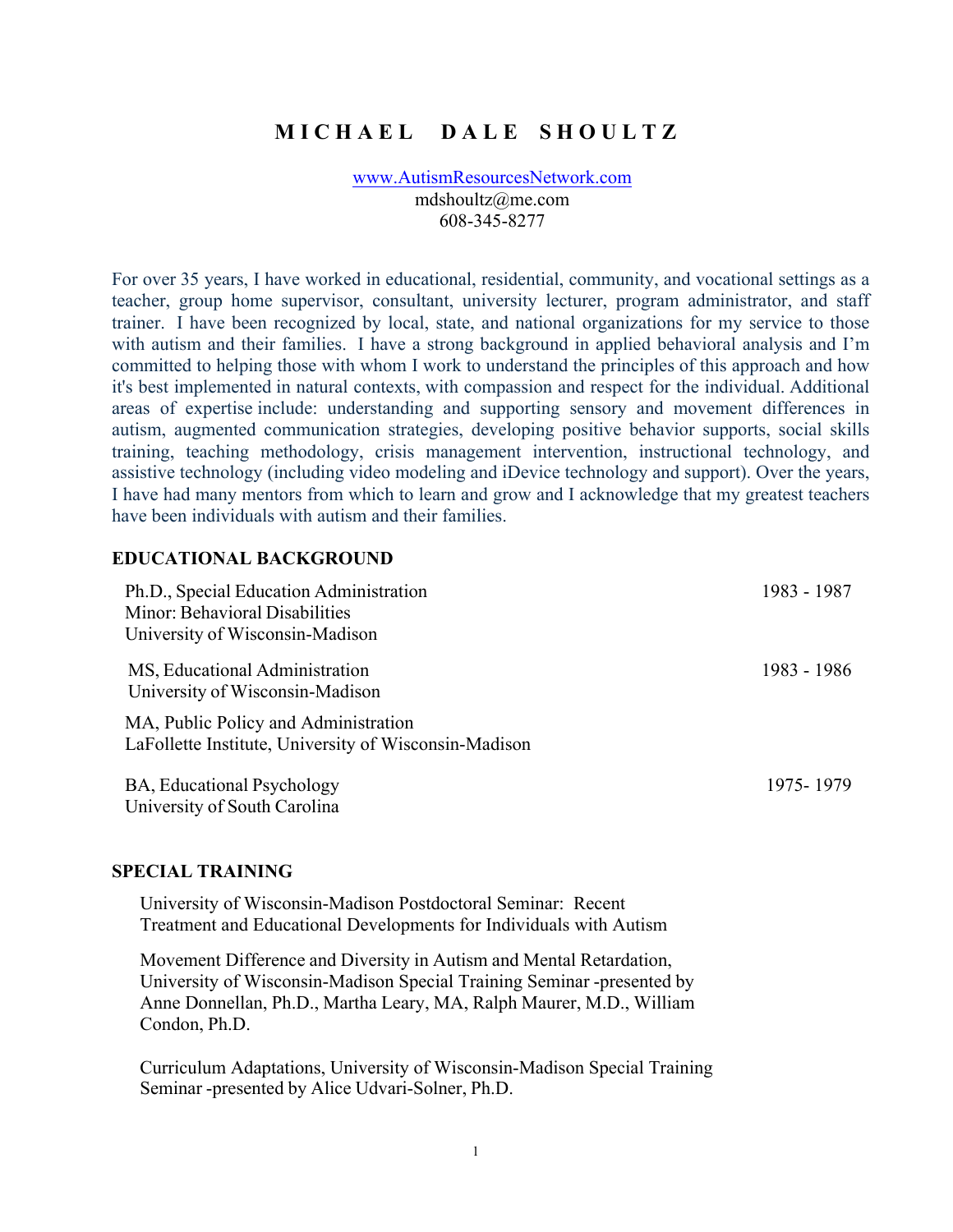Movement Difference in Autism, University of Wisconsin-Madison Seminar (spring and summer semesters): - presented by Anne Donnellan,

Wisconsin Assistive Technology Initiative Workshops The Fully-Adapted Macintosh; Curriculum Adaptations using Assistive Technology; Assessing Students' Need for Assistive Technology;

Facilitated Communication, University of Wisconsin-Madison Special Training Seminar -presented by Rosemary Crossley.

Mindworks: Understanding the Perceptual Learning Styles of Our Minds presented by Dawna Markova, Ph.D.

NSAC National Personnel Training Program: The Development of Educational Programs for Students with Autism and Other Severe Social and Communication Disorders (6 weeks) – presented by Anne Donnellan, Ph.D. et. al.

Managing Threatening Confrontations, Community TIES – presented by Paul White, MA

Averting and Handling Aggressive Behavior, South Carolina Department of Mental Health Training Workshop – presented by Andrew Mance.

Judevine Center Professional Autism Training Program, South Carolina Department of Mental Health, Columbia, SC

Social Thinking in the Classroom and Across the Day, presented by Michelle Garcia Winner, San Francisco, CA

Collaborative Problem Solving Meets Social Thinking, presented by Ross Greene and Michelle Garcia Winner, San Francisco, CA

Teaching Verbal Behavior to Children with Autism and Related Disorders. Presented by Vincent J. Carbone, Ed.D., and Patrick McGreevy, Ph.D.

## **PROFESSIONAL EXPERIENCE**

Educational and Behavioral Consultant (Private) 1983 – Present

Madison, WI (home base).

*Responsibilities include*: provide support and assistance to: individuals with autism, families, school districts, and community agencies; provide individually-tailored services including: direct service to individuals with autism, assessment and follow-up services, inservice training and follow-up support, and consultation and on-going support.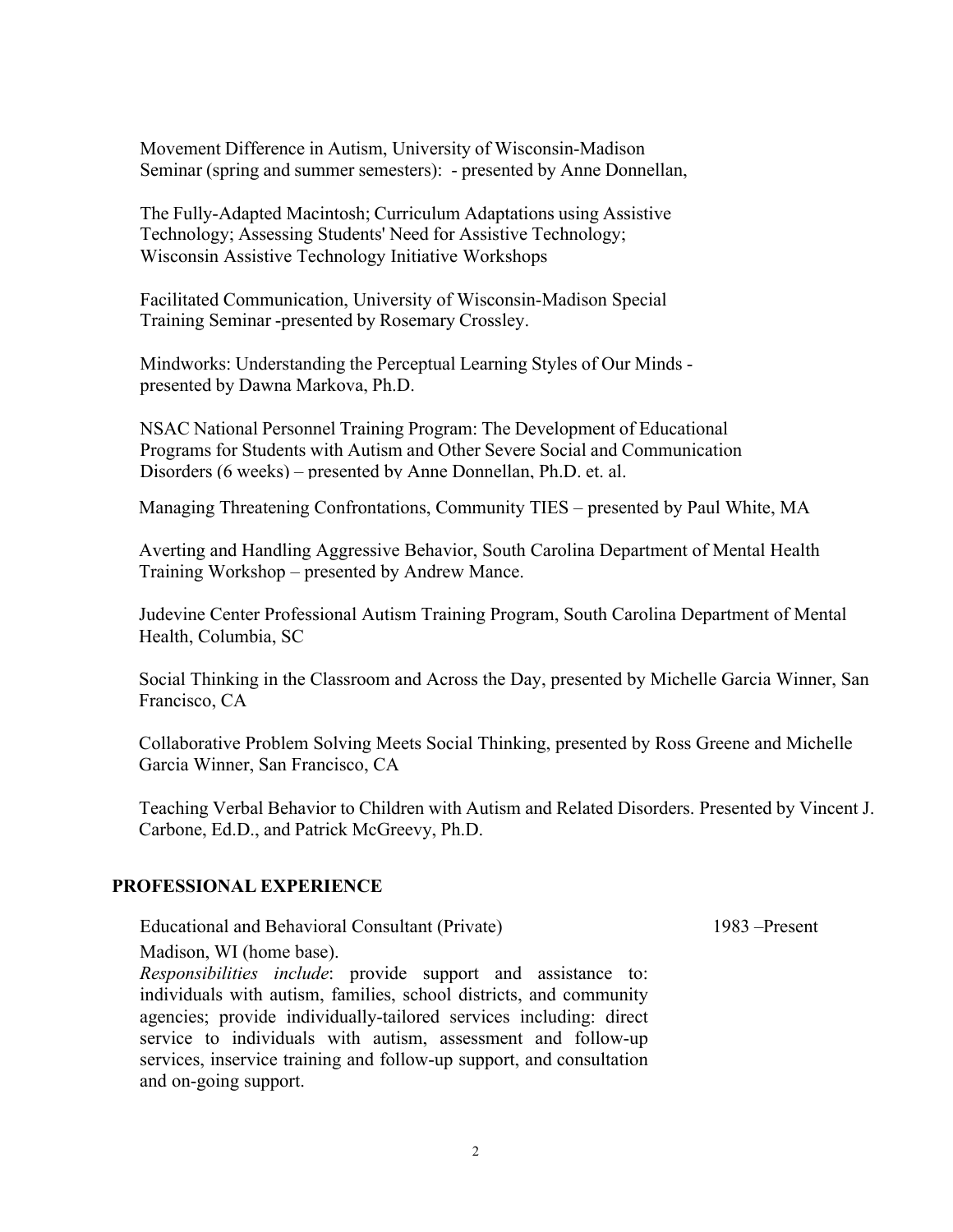Provide inservice training and consultative support to agencies on the following topics: understanding autism spectrum disorders, sensory and movement differences in autism, applied behavioral analysis, augmented communication strategies, behavior management, social skills training, sensory processing, teaching methodology (i.e., discrete trial, errorless learning), crisis management intervention, and assistive technology (including video modeling and iDevices technology and support).

Agency Consultative Contracts *[Current]:* Dane County Department of Human Services, Dane County Division of Vocational Rehabilitation, North DuPage Special Education Cooperative, Rock County Developmental Disabilities Board, Wisconsin Department of Health Services. *[Previous]:* Illinois Department of Health and Social Services, Northern Illinois Association for Special Education, School Association for Special Education in DuPage County, Wausau Division of Vocational Rehabilitation, Westocha Exceptional Education Organization

School District Contracts *[Previous]:* Monroe, Stoughton, Waukesha, Richland Center, Waterloo, Fond du Lac, Rhinelander, Mount Horeb, Watertown, McFarland, Verona, Racine, Elmgrove, Marinette, Green Bay, Franklin, and Janesville

#### Autism Program Support Teacher 1992 - 2013

Madison Metropolitan School District; Madison, WI *Responsibilities included*: developed, planned and implemented educational support services for students with autism; developed, planned and implemented training for staff providing educational services to students with autism; provided consultation and problem solving support to education teams working with students with autism; developed, and planned and implemented program evaluation strategies.

| University lecturer, University of Wisconsin-Madison,                                                                                | $2000 - 2002$ |
|--------------------------------------------------------------------------------------------------------------------------------------|---------------|
| Edgewood College, Madison, WI                                                                                                        | 1993 - 1995   |
| Responsibilities included: developed class syllabi<br>and<br>curriculum, conducted university class lectures, supervised students on |               |
| individual and group class research and projects, and advised students.                                                              |               |
|                                                                                                                                      |               |
| Courses included: Introduction to Exceptional Children, Methods for                                                                  |               |
| Teaching Students with Emotional/Behavior Disorders, Behavioral                                                                      |               |
| Management, Understanding and Supporting Students with Autism.                                                                       |               |
| Director, Integrating School and Community Services for                                                                              | $1990 - 1992$ |
| Youth with Emotional/Behavioral Disorders; Dane County, WI                                                                           |               |
| <i>Responsibilities included</i> : participated in multi-system planning                                                             |               |
| regarding the development, implementation, and evaluation of a                                                                       |               |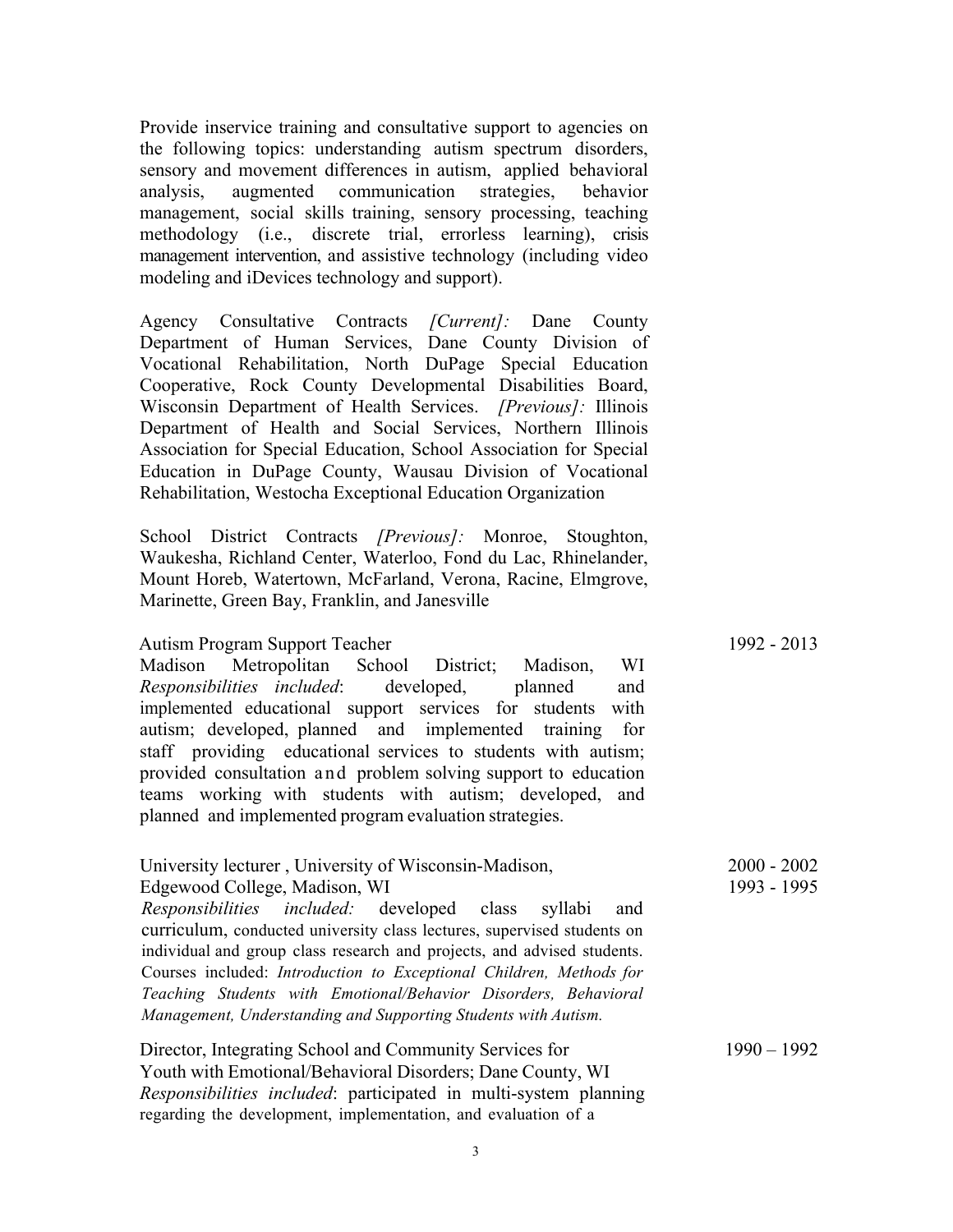county-wide system of care for students with severe emotional disturbance; completed county-wide needs assessment and data analysis; developed and disseminated needs assessment, program, and evaluation reports; coordinated educational and school-based mental health services; provided staff development opportunities; and supported and supervised program staff.

| Supervisor, LaGrange Area Department of Special Education                                                                                                                                                                                                                                                                                                                        | $1987 - 1989$ |
|----------------------------------------------------------------------------------------------------------------------------------------------------------------------------------------------------------------------------------------------------------------------------------------------------------------------------------------------------------------------------------|---------------|
| LaGrange, IL                                                                                                                                                                                                                                                                                                                                                                     |               |
| Responsibilities included: interviewed, hired, supervised, and<br>evaluated special education staff; monitored program compliance with<br>state and federal rules and regulations; planned and implemented staff<br>development opportunities; organized and supervised summer school<br>program; and planned and provided for continued program<br>development and enhancement. |               |
| Special Education Teacher, Group Home Supervisor<br>Richland County School District #1; Columbia Program for<br>Autistic Children, South Carolina Department of Mental Health,<br>Columbia, SC                                                                                                                                                                                   | 1979 - 1983   |

*Responsibilities included*: developed and implemented educational programs for students with communication and behavioral disabilities (3 years elementary, 2 years high school); supervised student teachers; conducted parent training; and planned, coordinated, and provided supervision and staff development activities; presented at local, state, and national organizations on various topics related to supporting students with autism and their families.

## **PUBLICATIONS**

Shoultz, M & Leary, M (in press). Echolalia revisited. Understanding the functions of echolalia within the context of movement differences and diversity. In A.M Donnellan  $&\&E$ . Torres (Eds.), Autism: The Movement Perspective.

Shoultz, M (in press). Using ABA in natural contexts: A guide for parents and professionals. In M.D. Shoultz (Ed.), Successful Strategies for Supporting Individuals with Autism.

Shoultz, M (in press). Stop talking. Effective prompting and instructional strategies to enhance independence. In M.D. Shoultz (Ed.), Successful Strategies for Supporting Individuals with Autism.

Shoultz, M (2012). Facilitating Social Skills Instruction. A Mini-reference module. Madison, WI: Madison Metropolitan School District.

Negri, N., Shoultz, M., & Majure, A. (1990). The analysis of challenging behavior. What is this behavior communicating? What do supported employment personnel need to know? Rehabilitation Education, 4, 333-346.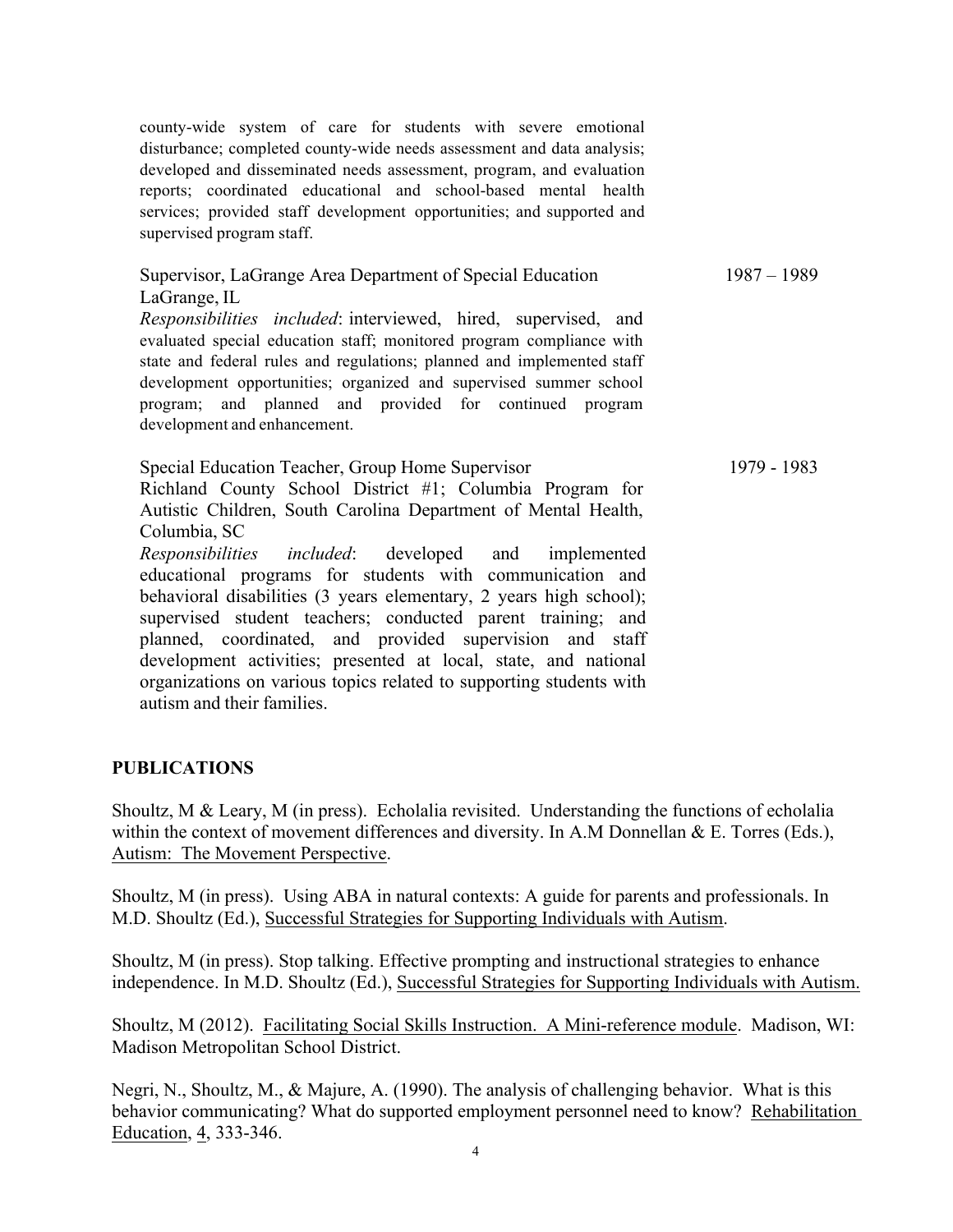Shoultz, M. (1987). Fiscal stress and budgetary decision-making. Unpublished doctoral dissertation. University of Wisconsin-Madison.

McCarthy, E.F. & Shoultz, M. (1987). The integration of students with severe, profound mental retardation and other severe disabilities in the Madison Metropolitan School District. In M.S. Berres & P. Knoblock (Eds.), Program models for mainstreaming: Integrating students with moderate to severe disabilities. Rockville, MD: Aspen System Corporation.

McCarthy, E.F., Shoultz, M., Pochowski, A., & Karasoff, P. (1987). A unique use of discretionary monies: The Wisconsin Administrative Training Project. CASE in Point, 25, 1, 6-8.

McCarthy, E.F. & Shoultz, M. (1986). Integrated pre-service training of regular administrators at the University of Wisconsin-Madison: Final report. Madison, WI: University of Wisconsin-Madison, Department of Educational Administration.

# **AWARDS**

Teacher of the Year, presented by the South Carolina Society for Autistic Children (1982)

National Merit Award for Outstanding Services, presented by the Autism Society of America (formerly National Society for Autistic Children) (1983)

School Improvement Leader, Madison Metropolitan School District, Madison, Wisconsin (2003)

Distinguished Service Award Recipient, Madison Metropolitan School District, Madison, Wisconsin (2013)

Backyard Hero, Presented by Community Shares of Wisconsin, Dane County, Wisconsin (2013)

# **COMMUNITY SERVICE**

Member, Steering Committee, ACT 12 – Wisconsin AIDS Ride, AIDS Network of Wisconsin

Board Member, Vice Co-Chair, Communications Chair -- New Harvest Foundation, South Central Wisconsin

Board Member -- Family Support and Resource Center, Dane County, Wisconsin

Member -- Special Education Advisory Committee, Madison Metropolitan School District

Member -- Assistive Technology Advisory Committee, Madison Metropolitan School District